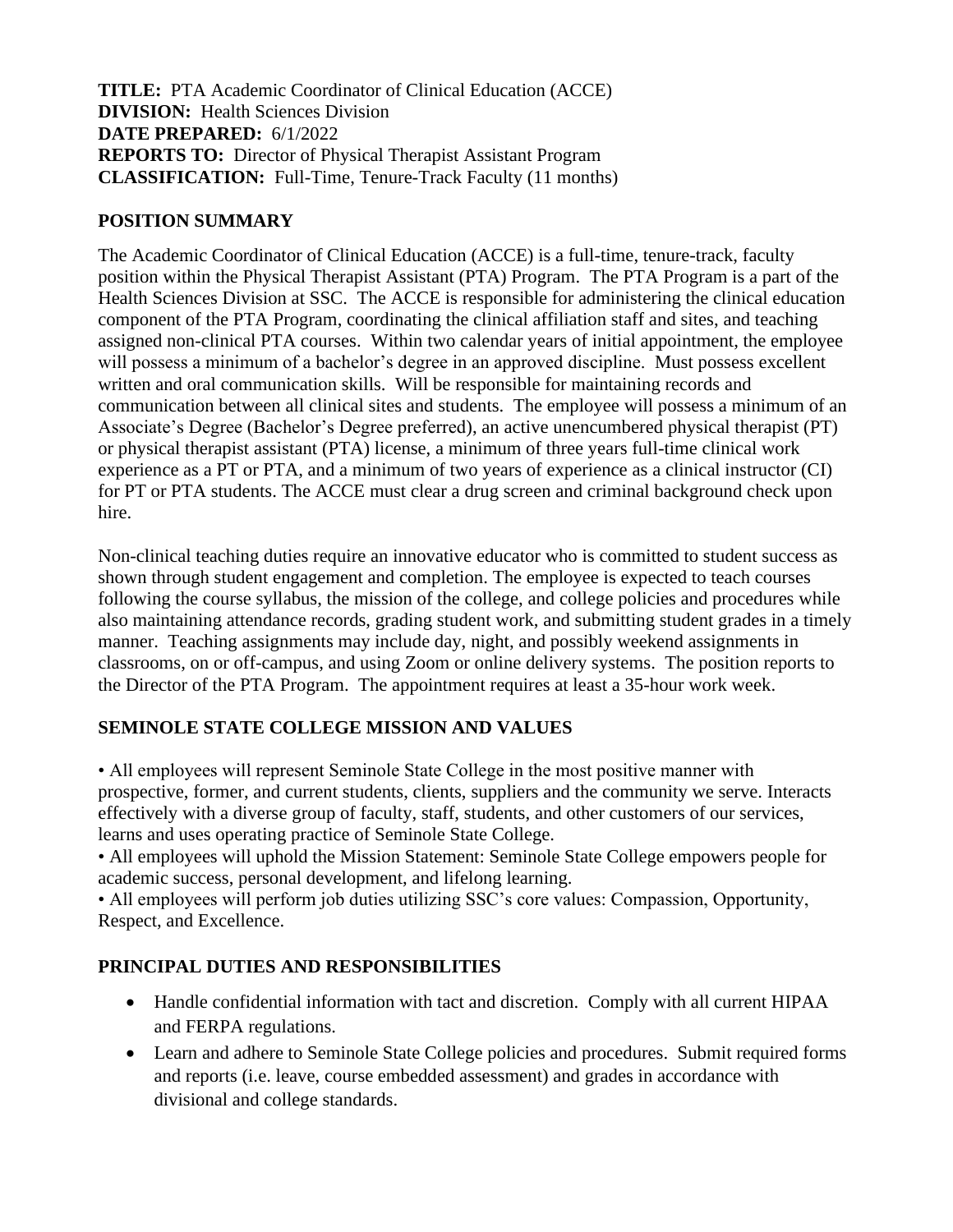- Manage Physical Therapist Assistant Clinical Education Program to be in full compliance with all standards established by state/national accreditation agencies, Seminole State College.
- Provide overall administration of the Clinical Education component of the PTA Program, including acquiring new sites based on student need.
- Coordinate the placement of students with clinical affiliation sites.
- Oversee maintenance of the current legal and executed contracts between all potential clinical sites and SSC.
- Perform an annual review of all contracts in place and update current contracts or acquire new contracts as needed.
- Initiate communication between SSC and the clinical sites, procuring identification of availability of placements for each scheduled clinical rotation.
- Oversee maintenance of up-to-date record of placements available and information regarding CI/CCCE at the various sites.
- Ensure orientation of students to clinical placement policies and procedures.
- Direct placement of students in clinical affiliations, in compliance with current policy and procedures.
- Oversee maintenance of schedule of student placement.
- Inform clinical sites of any program changes.
- Ensure students have fulfilled all preparation as per Student Affiliation Checklist.
- Oversee maintenance of student Health and Immunization records, maintaining compliance with governing agencies.
- Oversee provision of all documentation, as required for each student, for placement at each Clinical Affiliation Site.
- Ensure student competency prior to placement in clinical affiliation.
- Communicate with all CI/ CCCEs and students during each affiliation, either through site visits or telephone communication.
- Monitor and ensure all students complete the number of clinical hours needed per each rotation to satisfy course requirements.
- Provide educational support for use of the Clinical Evaluation Tool to students and CI/ CCCE as needed.
- Evaluate over- all effectiveness of the clinical component of the PTA Program.
- Provide regular communication and reporting of status of clinical component of PTA Program to Program Director.
- Coordinate and provide workshops and continuing education opportunities as needed to the CI/ CCCE faculty.
- Assign final grade for the clinical coursework in accordance with the SSC-GCTC PTA Program grading policy.
- Oversee and maintain enrolled and former student documents for at least one year following graduation.
- Comply with all federal and state laws and regulations, accreditor guidelines and current SSC approved policies and procedures.
- Represent the college and the division through participation in division, campus, community, and professional activities.
- Attend program and division meetings as assigned.
- Submit required forms and reports in accordance with divisional and college standards.
- Engage students in assigned courses while displaying professionalism, subject matter expertise, and teaching skills.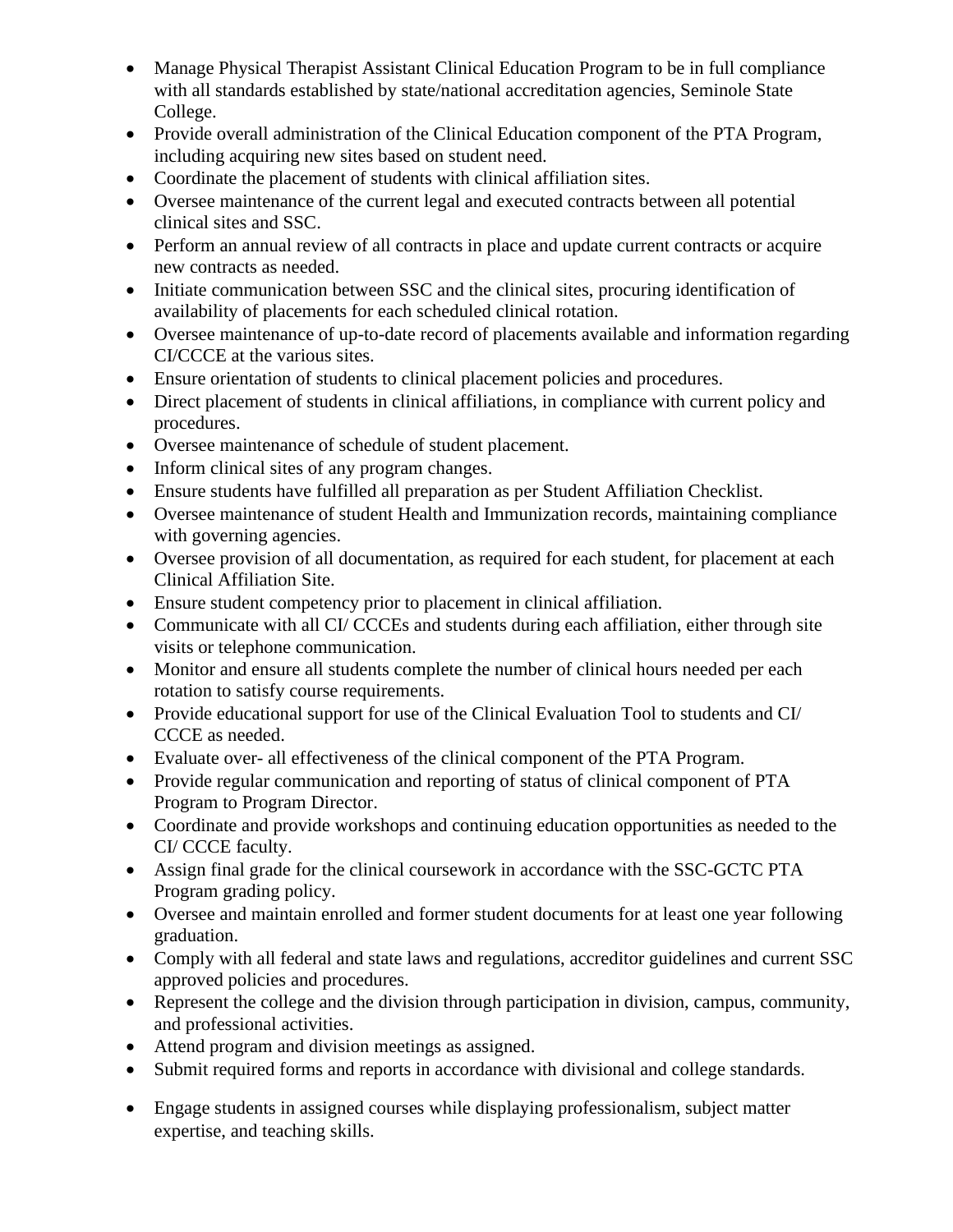- Provide timely opportunities for student consultation through office hours and the campus computer network.
- Utilize the SSC learning management system for each course including, but not limited to, the posting of syllabi, grades, attendance, and communication with students.
- Serve as a faculty advisor for students.
- Participate in the faculty peer mentoring program.
- Participate regularly in professional development activities including, but not limited to, Fall and Spring In-Service.
- Perform other duties as assigned.

### **OTHER DUTIES AND RESPONSIBILITIES**

- Ensure that Program employees are cognizant of important issues including, but not limited to: campus security and safety
- Understand the range of coverage in accommodating employees and students under the American with Disabilities Act.
- Perform supervisory responsibilities as needed.
- Assist Program Director in preparing for internal and external program reviews.
- Assist Program Director in preparing for accreditation visits and assessment reviews by accrediting and approving agencies.

# **KNOWLEDGE, SKILLS AND ABILITIES REQUIRED:**

- Within two years of initial appointment, employee must have at least a bachelor's degree in an approved discipline.
- Minimum three years' full-time clinical work experience as a PT or PTA
- Minimum two years' of experience as a clinical instructor (CI) for PT or PTA students, center coordinator of clinical education (CCCE), and/or academic coordinator of clinical education(ACCE), or a minimum of two years of expertise in teaching, curriculum development and administration in a PT or PTA Program.
- Teaching experience and experience with various teaching methods.
- Ability to meet the faculty requirements as stated in the CAPTE Evaluative Criteria for the Accreditation of Physical Therapist Assistant Programs.
- Knowledge of CAPTE accreditation guidelines; knowledge of legislative, regulatory, legal and practice issues affecting clinical education, students, and the Physical Therapy profession.

Application review will begin immediately. Salary is commensurate with education and experience. Benefits provided by the college include Oklahoma Teachers' Retirement, group health and dental insurance, long term disability, and life insurance equivalent to two times the annual contract salary. A tax-sheltered annuity wherein the college contributes 3.5% of any employee's annual salary is available after one year of employment. Employment is subject to successful completion of a background check.

Application review will begin immediately. To apply, please send letter of application, resume, copies of all academic transcripts, and three current letters of recommendation to:

| <b>Seminole State College</b> | and/or | Email: hr@sscok.edu |
|-------------------------------|--------|---------------------|
| <b>ATTN: Human Resources</b>  |        |                     |
| P.O. Box 351                  |        |                     |
| Seminole, OK 74818            |        |                     |